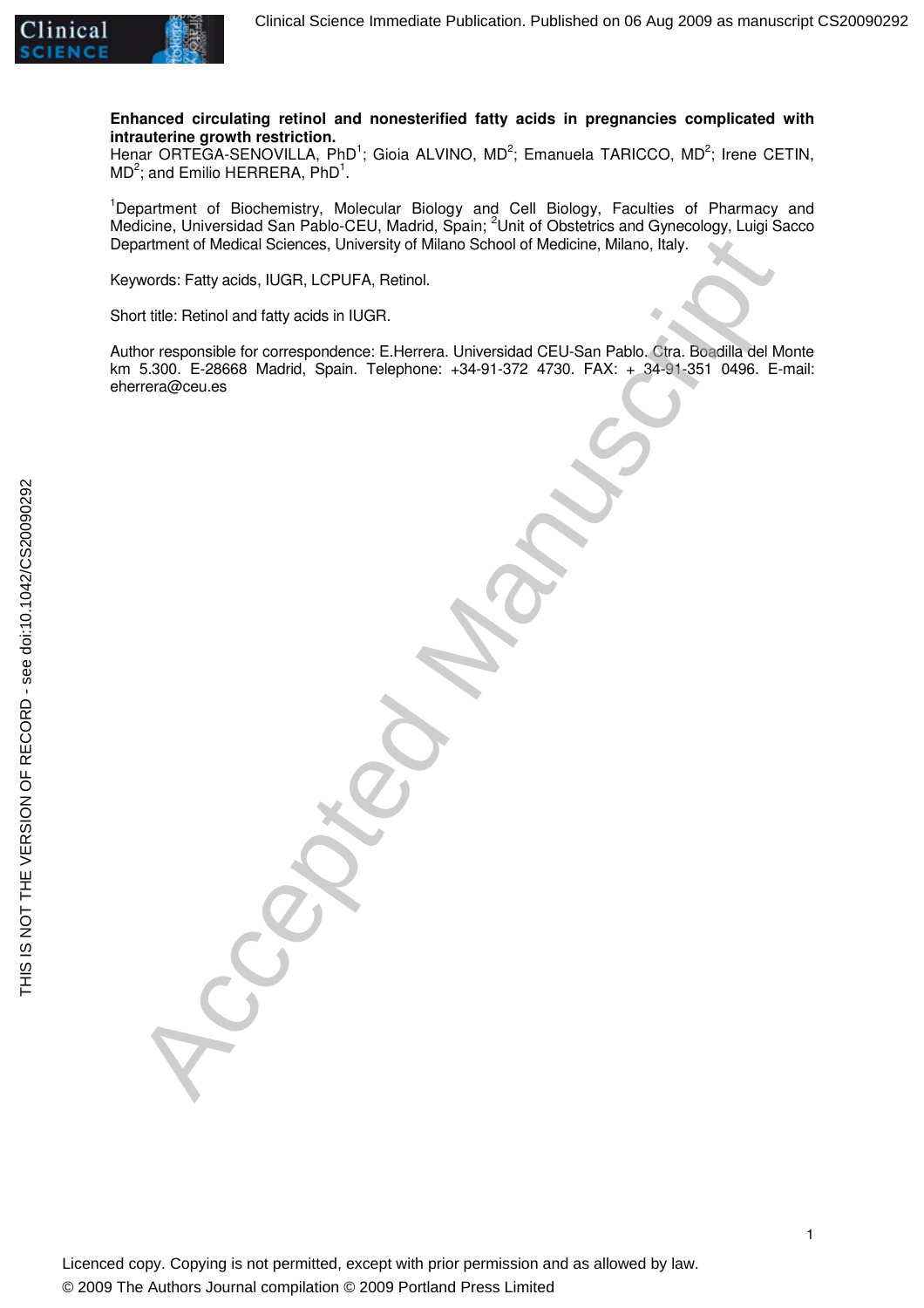

### **ABSTRACT**

Intrauterine growth restriction (IUGR) increases the incidence of perinatal complications, and although several placental transport functions have been shown to be altered in pregnancies complicated by IUGR, the mechanism behind it is not well understood. This study investigated factors in maternal and cord blood plasma from normal and IUGR complicated pregnancies associated with newborns' body weight. At the time of caesarean section, twenty-four women with IUGR pregnancies were compared to a group of thirty normal controls with appropriate gestation age (AGA) fetuses that were studied at caesarean, which took place 5 weeks earlier than IUGRs and also to a group of twenty-five nondelivered gestational age-matched control pregnant women (AGA-35 wks). Maternal plasma retinol, γ- and αtocopherol, non-esterified fatty acids (NEFA), palmitic-, palmitoleic-, γ-linolenic- and arachidonic-acid were higher in women with IUGR pregnancies than in AGA-35 wks controls, whereas stearic- and  $\alpha$ -linolenicacid were lower. Smaller differences were found when comparing these variables for IUGR and AGA women. However, umbilical vein plasma γ-tocopherol, cholesterol, triacylglycerols and NEFA were higher in the IUGR group than in AGA, whereas arachidonic acid was lower. Maternal plasma retinol and NEFA were the only variables negatively correlated with birth weight when multiple linear regressions were analyzed. In conclusion, the increased circulating retinol and NEFA in maternal plasma are negatively associated with birth and placental weights, which may reflect an impaired placental transfer in IUGR pregnancies. Since retinoids have been involved in the control of gene transcription, it is proposed that a decreased placental transfer of retinol could underlie the metabolic dysfunction of IUGR pregnancies. in of thirty normal controls with appropriate genturing any (AGA) fusues frait were studied by matched borders and were studied by matched borders in the studied by the studied borders of the studied by the studied borders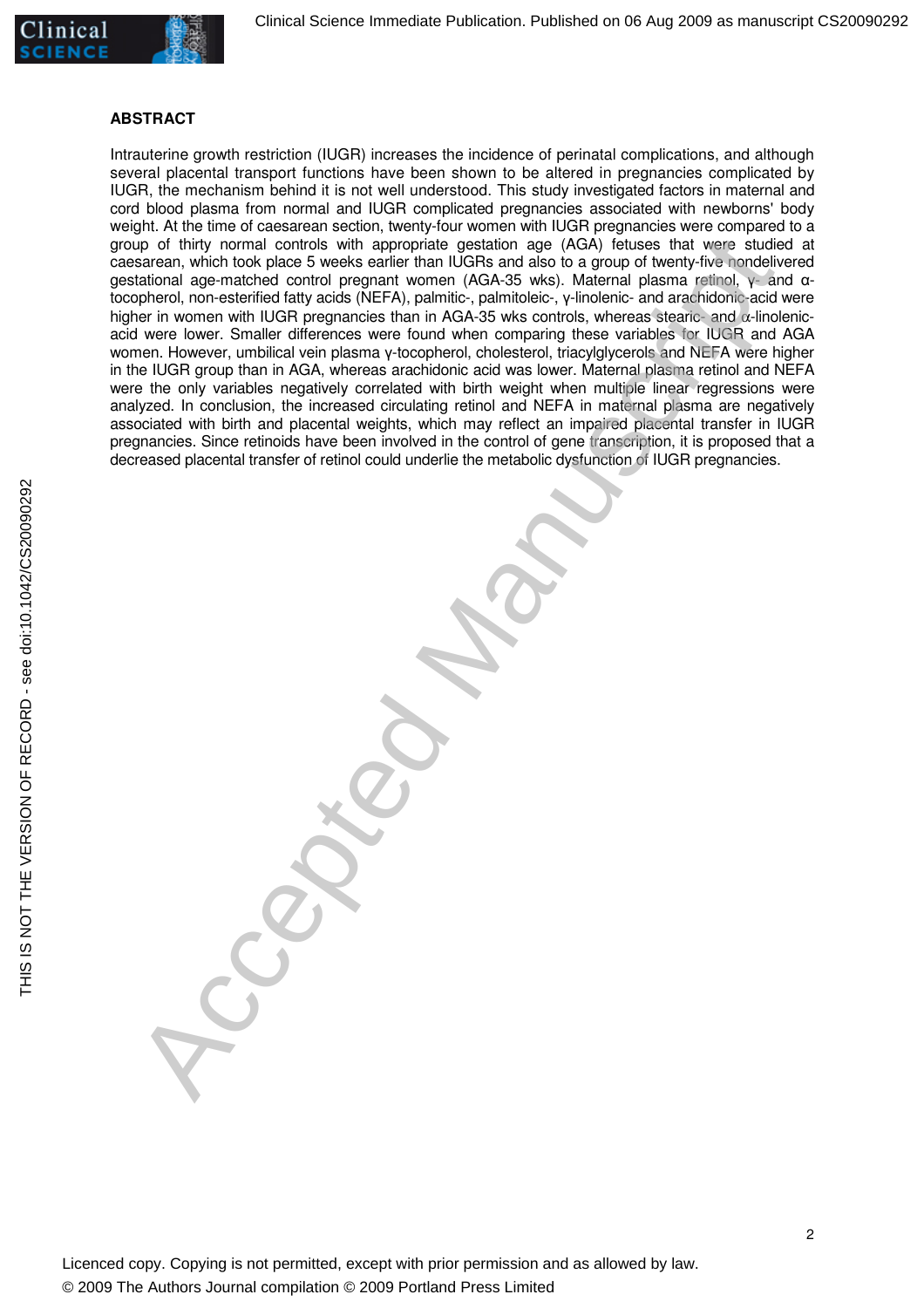

### **INTRODUCTION**

The human fetus is dependent on adequate placental transport of fatty acids from the maternal circulation, in addition to many other nutrients, for normal development and growth. Lipids are essential components of cell membranes, function as important energy sources and, are also precursors to cellular signaling molecules. In particular, the essential fatty acids (EFA), linoleic acid (LA, C18:2n-6) and α-linolenic acid (ALA, C18:3n-3) and their long-chain polyunsaturated fatty acid (LCPUFA) derivatives, play a critical role in fetal development [1]. Thus, although LCPUFA are ubiquitous components in every mammalian cell, a significant accretion of them has been observed in fetal brain and retina during the last trimester of pregnancy [2]. LCPUFA can be endogenously synthesized from precursor EFAs in a process that involves delta-6 and delta-5 desaturases, constituting the n-6 and n-3 PUFA metabolic pathways respectively [3]. This process is thought to occur at an adequate rate in healthy human adults but not in fetuses. Moreover, placenta lacks the desaturase enzymes to convert EFAs [4], and therefore LCPUFAs should derive predominantly from the mother via placental transfer during fetal life.

Intrauterine growth restriction (IUGR) is characterized by the failure of the fetus to reach its growth potential. In the short term, IUGR increases the incidence of perinatal complications including neonatal death, impaired neurological development and respiratory distress syndrome [5]. Several placental transport functions are altered in pregnancies complicated by IUGR [6, 7], and consequently this dysfunction can markedly affect normal fetal growth and development. However, the mechanism behind this is not well understood.

There are studies that suggest micronutrients have direct effects or may be markers for other underlying determinants of pregnancy outcomes [8]. It is known that vitamin A (retinol) is a lipidsoluble micronutrient required for normal mammalian reproduction and embryonic [9] and fetal development [10-12]. Moreover, through interactions with nuclear receptors, retinoic acid, the biologically active form of vitamin A, can modulate gene transcription rates involved in the regulation of cell proliferation and differentiation [13]. In plasma, vitamin A is transported in combination with carrier molecules such as the retinol binding protein (RBP)-transthyterin complex [14]. Placental uptake of retinol involves the specific interaction of serum RBP with a plasma membrane receptor at the extracellular surface [15-17], followed by ligand transfer to the cytoplasmatic cellular retinol binding protein (CRBP) in a membrane-dependent manner [15]. Thus the fetus acquires vitamin A from maternal circulation. Experiments in vitro have shown that the fatty acid status of cells are determinants of retinol uptake [18], not only because they control bilayer fluidity and thereby influence membrane transport and function [19, 20], but also because they induce CRBP expression [21]. quitable internal methods and restriction in significant acception of them has been observed throughts components in every manuscription internal methods are also the methods and detected manuscription internal methods are

In order to attain a better understanding of the factors that may be influencing placental function and consequent fetal growth in IUGR complicated pregnancies, this study analyzes the circulating levels of lipids and lipophilic vitamins during normal and IUGR pregnancies, in both maternal and umbilical vein plasma.

# **MATERIALS AND METHODS**

### **Subjects**

In this retrospective case-control study, samples were obtained from pregnant women admitted to the Obstetrics and Gynecology Unit of the San Paolo Hospital, Milan and to the Obstetrics and Gynecology Unit of the Clinica Mangiagalli of Milan University, during a four year period (October 2000-June 2005). The University of Milan Ethical Board approved the study protocol. Informed consent was obtained from all the subjects.

Women with maternal diseases known to affect fetal growth, such as autoimmune and endocrine disease, chronic hypertension or pregnancy-induced hypertension were excluded. Maternal alcohol or drug consumption was also an exclusion criterion. None of the women were taking nutritional supplements that contained specific fatty acids or lipid-soluble vitamins. A nutritional questionnaire was completed in order to analyze the nutritional intake [22]. This is a semi-quantitative validated questionnaire composed of pictures of most common Italian foods in various portions. All pregnant women had to indicate the frequency of each dish consumed during the month prior to sampling. Data were entered in software designed to calculate nutrient quantities.

Control patients had an ultrasound scan at 30–32 wk of gestation that confirmed a normal fetal growth pattern, and gave birth to healthy term neonates with a birth weight between the 10th and 90th percentile according to Italian standards [23]. IUGR was identified as a reduction in fetal growth rate by ultrasound measurements of abdominal circumferences below the  $10<sup>th</sup>$  percentile for fetuses of similar ages [24] or by a decrease of more than 40 percentiles from the growth curve. Growth restriction was confirmed at birth if the neonatal weight was below the 10<sup>th</sup> percentile [25] according to Italian birth weight and gestational age standards. In all cases, pregnant women were subjected to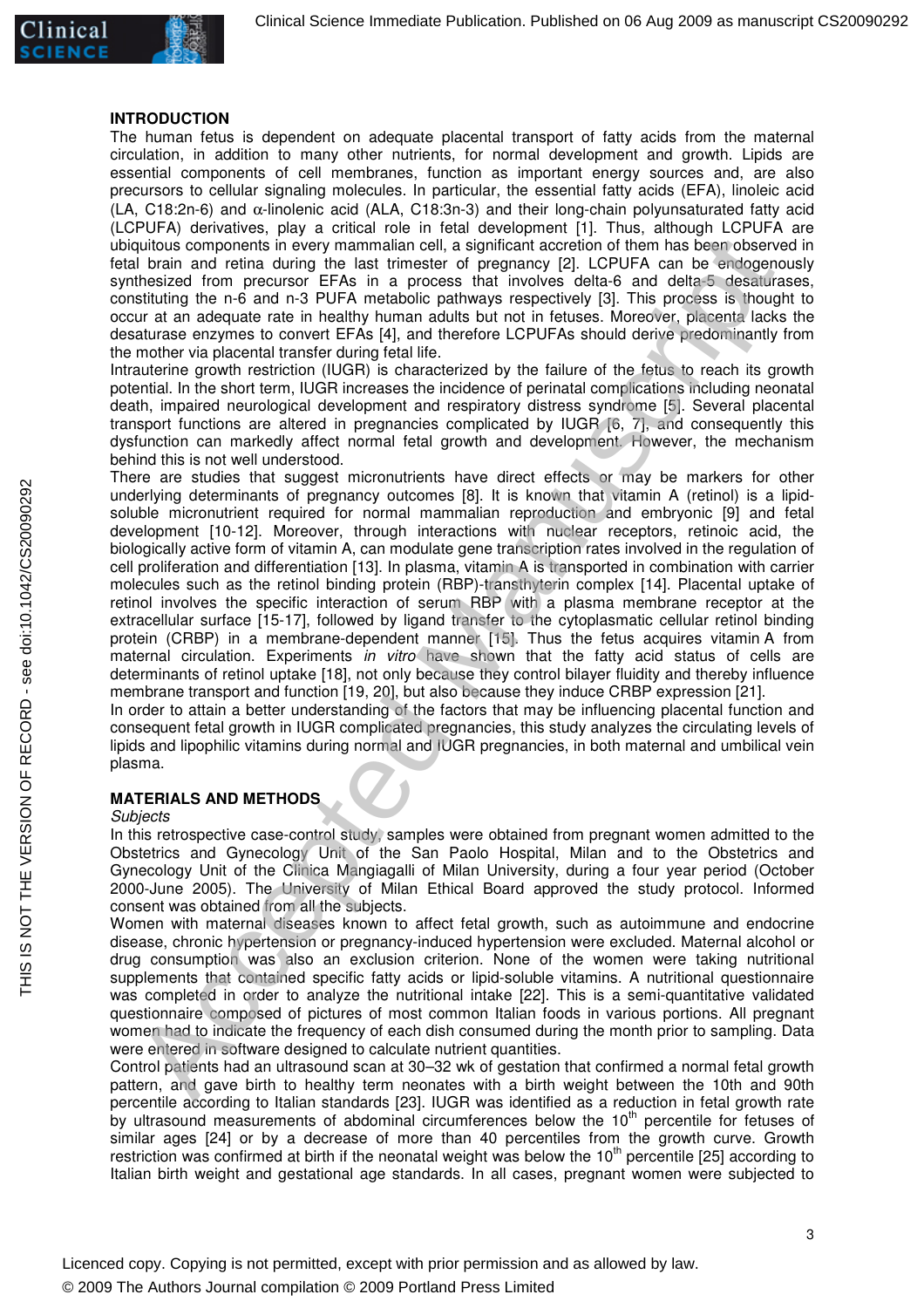

elective caesarean section: in women with IUGR, a caesarean section was performed because of deteriorating fetal or maternal conditions, while elective caesarean took place in the control group because of cephalo-pelvic disproportion, repeat caesarean or breech presentation. All pregnancies were singleton and none of the babies showed any malformations, abnormal karyotypes or signs of distress at delivery. As expected, IUGR pregnancies were delivered at an average gestational age significantly lower than that for normal control pregnancies (appropriate gestational age, AGA). Therefore, in order to compare IUGR mothers with gestational age-matched controls, we included a second control group corresponding to nondelivered pregnant women with normal pregnancies of similar gestational age (AGA-35 weeks) than IUGR's; whereas IUGR fetuses were compared only with AGA controls. Gestational age was calculated from the last menstrual period and confirmed by an ultrasound examination performed at 20 weeks of gestation.

### **Sampling**

Fasting blood samples of mothers were obtained from the maternal radial vein. Umbilical vein blood samples were obtained from a segment of the cord doubly clamped immediately after delivery. Both samples were collected in tubes containing  $EDTA-Na<sub>2</sub>$  and kept on ice until centrifugation (1500 x g at 4°C for 25 min). Plasma was portioned and immediately stored at -80°C until analysis.

## Analytic methods

Plasma cholesterol, triacylglycerols (TG) (Spinreact Reactives, Spain) and non-esterified fatty acids (NEFA) (Wako Chemicals, Germany) were determined enzymatically by commercial kit. Adequate control plasmas with different and certified concentrations were used in all determinations to verify the accuracy of the assays (Accutrol, Sigma, Spain; Precinorm and Precipath, Roche Diagnostics, Spain). The interassay CVs were as follows: 0.9% for cholesterol; 1.3% for triacylglycerol and 1.9% for NEFAs.

Plasma α-tocopherol, γ-tocopherol and retinol were measured by gradient HPLC (Beckman Instruments, Palo Alto, CA) after extraction with hexane, as described elsewhere [26]. Retinol acetate and tocopherol acetate were used as internal standards. The standard reference material SRM 968c from the National Institute of Standards and Technology (Gainthersburg, MD) was used as a control. The interassay CVs were as follows: α-tocopherol, 4.3%; γ-tocopherol, 10.6% and retinol, 3.8%.

Plasma lipids were extracted in chloroform/methanol (2:1) [27] containing 0.005 % BHT. Fatty acids were transesterified with methanolic hydrochloride and analyzed on a Perkin Elmer gas chromatograph (Autosystem; Norwalk, CT) as previously reported [28].

## **Statistics**

Results are expressed as means  $\pm$  SEM. Statistical difference between groups was determined by analysis of variance (ANOVA) after adjusting for maternal BMI and gestational age; when differences were statistically significant, multiple comparisons were performed using Tukey's post hoc test. Paired Student's t-test was used to determine significant differences between maternal and umbilical plasma. Given their skewed distributions, concentrations of TG, NEFA and γ-tocopherol were log-transformed before statistical comparison. Correlations were tested with Pearson's method using the log-transformed data as indicated. To ascertain the independent predictors of neonate birth weight, stepwise multiple regression with backward selection analysis was performed. All statistical analysis was performed using a computer software package (Statgraphics Centurion XV, version 15.2.06, Statistical Graphics Corp.). ond control group corresponding to nondelivered proportion and wine normal engage and the control group control and engage of AC accepted Manuscript (i.e. Gerational age was calculated from the last meaning independent of

## **RESULTS.**

As shown in **Table 1**, whereas maternal age did not differ between the groups at the beginning of gestation, the mean BMI was significantly higher in women who developed IUGR than in the AGA group matched by gestational age (AGA-35wk), although not differing with that seen in the AGA group studied at delivery. IUGR pregnancies were delivered on average 5 weeks earlier than normal pregnancies. Consequently, both the neonatal and placental weights were significantly lower in IUGR than in the AGA group, and whereas the ratio of placental weight to gestational age was lower in IUGR than in AGA, the neonate weight/placental weight did not differ between the two groups.

The results of the nutritional questionnaire show no significant differences between the two groups in either the total daily caloric intake or in the total amount of proteins, carbohydrates or lipids. Also, no significant intergroup differences were found for any of the vitamins in the diet (vitamins A, C, D and E) (data not shown).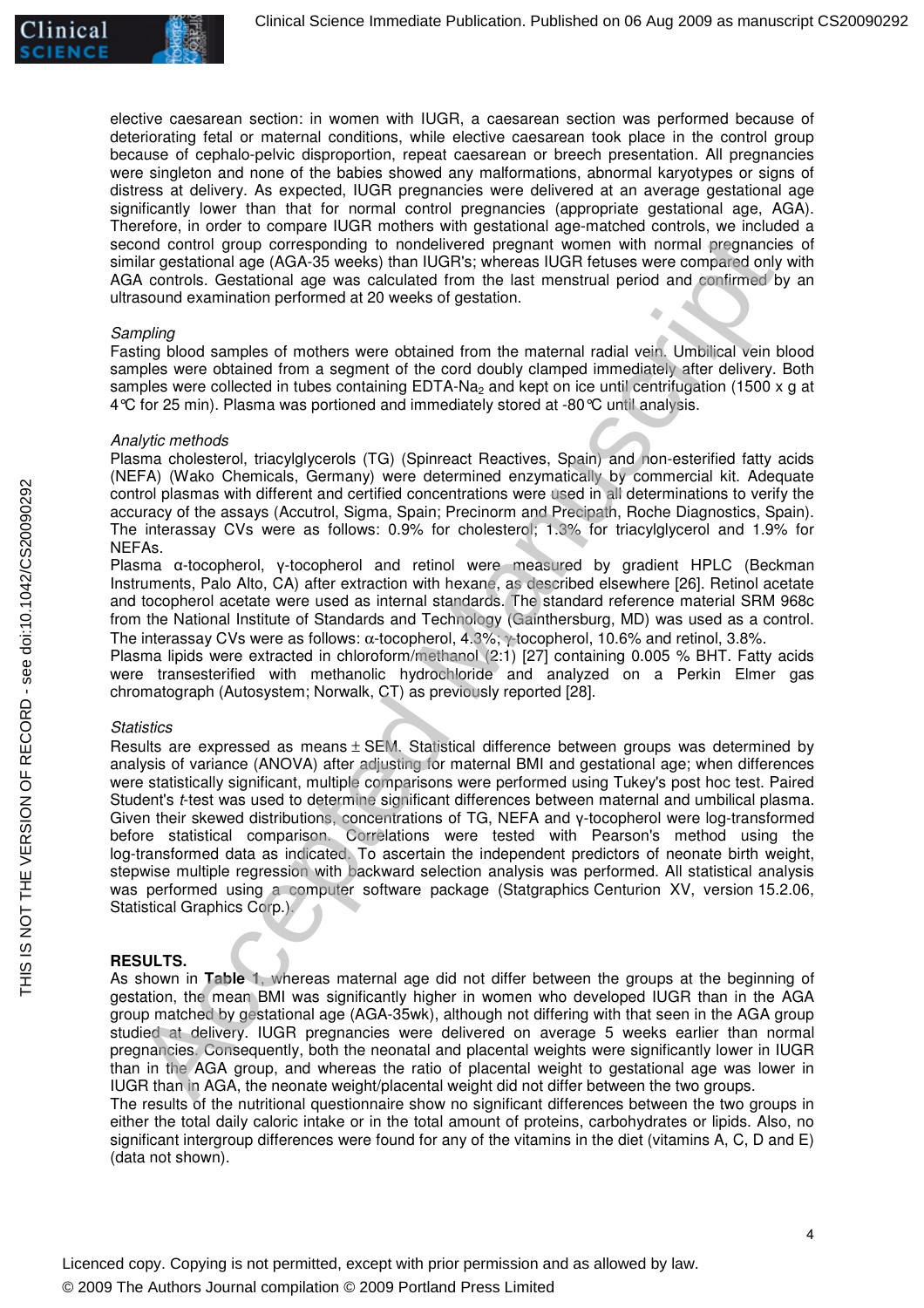

As shown in **Table 2**, plasma retinol concentration was significantly higher in pregnant women who developed IUGR as compared to either of the two healthy controls. Values of retinol in umbilical vein plasma did not differ between IUGR and AGA neonates, and they were always significantly lower than in maternal plasma. However, the umbilical/maternal plasma retinol ratio was much lower in the IUGR group than in the AGA groups (0.376±0.050 vs 0.824±0.047 respectively, p<0.0000). In maternal plasma, the concentration of γ-tocopherol and α-tocopherol was significantly higher in the IUGR group than in those with the same gestational age (AGA-35wk), although they did not differ in the IUGR and AGA groups.

Cholesterol and TG levels in maternal plasma showed no differences among the groups (**Table 3**). However, NEFA levels in maternal plasma were higher in those with IUGR pregnancies than in the two controls. In umbilical vein plasma, concentrations of cholesterol, TG and NEFA were significantly lower than in maternal plasma, but values in IUGR fetuses were significantly higher than in those of AGA. Although there were no correlations between maternal and fetal cholesterol, the concentration of both TG and NEFAs in maternal plasma showed a statistically significant positive lineal correlation with the respective concentration of these analytes in umbilical vein plasma (r=0.4976, p=0.0002 for TAG and r=0.4234, p=0.0101 for NEFAs).

**Table 4** shows the percentage of the most relevant fatty acids. In maternal plasma, palmitic acid was higher and stearic acid lower in IUGR pregnancies than in AGA-35wk but similar to that in AGA. However, palmitoleic acid was significantly higher in plasma of women with IUGR pregnancies than those in either AGA-35wk or AGA, whereas oleic acid did not differ between the groups. Both the palmitoleic/palmitic acid and oleic/stearic acid ratios, which may be estimated as an indirect index of stearyl-coenzyme A desaturase (SCD) activity, were higher in maternal plasma of the IUGR group than in the AGA-35wk and AGA groups, although in the case of the oleic/stearic acid ratio, the difference between IUGR pregnancies and AGA did not reach statistical significance. In cord blood, the proportion of palmitic acid and palmitoleic acid did not differ from that in maternal plasma, but the proportion of stearic acid was higher while that of oleic acid lower. However, no differences were observed in any of these fatty acids in cord blood between the two groups studied. The percentage of linoleic acid (LA) was lower in maternal plasma of IUGR pregnancies than in either of the two control groups studied, whereas the percentages of long-chain polyunsaturated fatty acid products of LA (γlinolenic, GLA, and arachidonic acid, AA) were higher in maternal plasma of the IUGR group than in the controls. The GLA/LA ratio, which is an indirect estimation of  $\Delta^6$ -desaturase activity, was significantly higher in maternal plasma of IUGR pregnancies than in the control groups, indicating a higher conversion of LA to its product. Moreover, the overall conversion of LA into AA, calculated by the AA/LA ratio, was also significantly higher in women with IUGR pregnancies than in either AGA-35wk or AGA. In umbilical vein plasma, LA values were lower and AA higher than in maternal plasma, also causing a higher AA/LA ratio in the former. The proportion of the different n6 fatty acids showed similar values in umbilical vein of IUGR and AGA neonates, except in the case of AA, whose values were significantly lower in umbilical vein of IUGR than in AGA. Concerning n3 fatty acids in maternal plasma, only the proportion of α-linolenic acid (ALA) was lower in the IUGR group than in AGA-35wk. In umbilical vein plasma, the proportion of eicosapentanoic (EPA) (not shown) and docosahexaenoic acid (DHA) was higher than in maternal plasma but no difference was found between IUGR and AGA. A groups. The lies in maternal plasma showed no differences among the groups. Table between the method of the control in maternal plasma showed no differences among the groups. Table where the method with the control in th

When we analyzed the birth weight predictors versus all the studied variables by multiple linear regression and backward selection, only the maternal plasma retinol and NEFAs concentrations were selected (**Table 5**).

## **DISCUSSION.**

This study addresses factors that could be related to the development of IUGR pregnancies. A potential bias in these types of studies is related to the different gestational age at the time of caesarean section in IUGR compared to control pregnancies that hampers the use of appropriate controls. We attempted to overcome this problem by using a second group of AGA controls (AGA-35wk), which was matched by gestational age with the IUGR pregnancies, allowing the comparison of maternal variables at the same gestational age. However, parameters in umbilical vein plasma of IUGRs, which are born premature, had to be compared with those of newborns delivered five weeks later.

We have previously reported that during normal pregnancy retinol concentration in maternal plasma falls in the third trimester of gestation [29, 30], which may result from either its enhanced placental transfer or its increased uptake by the mammary gland, known to occur around parturition [31].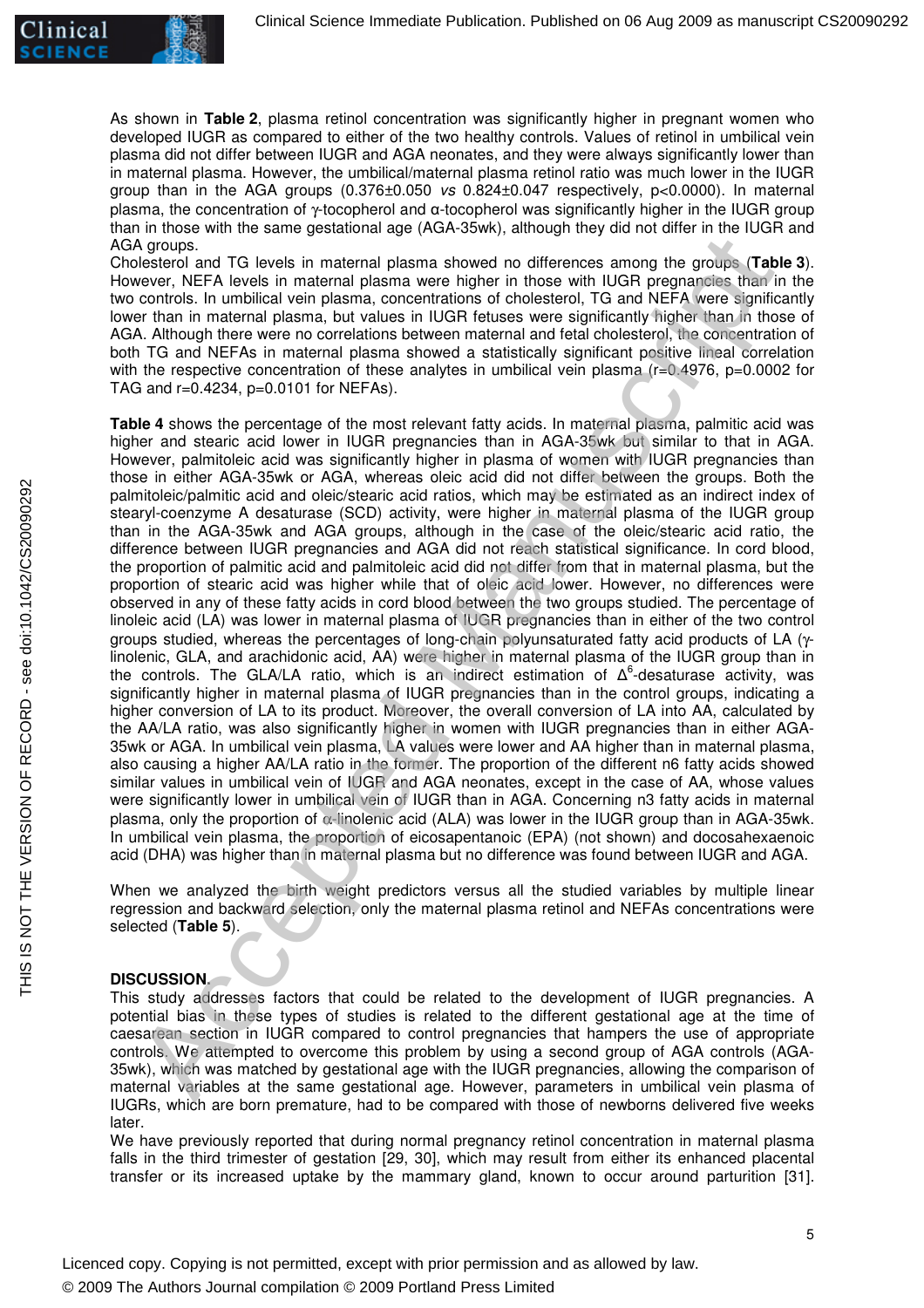However, we show here for the first time that plasma retinol levels in women with IUGR pregnancies are higher than those in pregnant controls of either the same gestational age or at term. Most cases of IUGR are associated with placental insufficiency, reflecting an underlying pathology resulting in an inability of the placenta to supply the metabolic demands of the rapidly growing fetus [32]. This finding agrees with previous reports showing that the IUGR placenta may be smaller and display abnormal vascular development [33]. We found the placental size in IUGR pregnancies was in the order of 50% lower than in AGA pregnant, even when corrected by gestational age. The abnormal placental development could be responsible for a reduced retinol transfer to the fetus, thus contributing to the higher levels found in maternal circulation and the lower umbilical levels. This hypothesis is supported by the fact that whereas the proportion of cord plasma retinol was around 65% of that found in maternal plasma in controls, in agreement with previous reports [34-36], it falls to 35% in IUGRs.

Other lipophilic vitamins such as γ-tocopherol and α-tocopherol were also found here to be augmented in the plasma of pregnant women who developed IUGR when compared to their gestational agematched controls. The difference is probably not due to changes in dietary intake since food frequency questionnaires did not reveal differences in the daily intake between the groups. This would indicate that the placental transfer of these lipid moieties is also impaired in IUGR.

The augmented ratio of monounsaturated-/saturated-fatty acids found in women with IUGR pregnancies indicates an enhanced SCD activity. Retinol has been shown to be an inducer of SCD expression [37-39], indicating its role in controlling fatty acid metabolism. Any deregulation in SCD expression would result in changes in the oleic acid/stearic acid ratio, as was found here in women with IUGR pregnancies when compared to their gestational age-matched controls. Physiologically, such a ratio has been reported as being an important determinant in controlling cell growth and differentiation through its effects on cell membrane bilayer fluidity and function [19, 40], and therefore its altered value in women with IUGR pregnancies could contribute in some way to this pathological condition.

Other fatty acids may be implicated in the development of IUGR. As previously reported, EFA status in pregnant women has been related to premature delivery [41], and in agreement with previous reports [42, 43], a lower proportion of EFA in plasma was found in women with IUGR pregnancies than in controls. Since human placenta has a low activity of both delta-6 and delta-5 desaturases [44, 45], and the conversion of EFA to their LCPUFA derivatives in human fetus does not satisfy its necessities, LCPUFA in fetal circulation must be derived primarily from maternal plasma. Therefore, a deficiency of EFA in the mothers appears to be a contributory factor to abnormal gestational outcome development. In spite of this, the conversion of EFA to LCPUFAs appeared more effective in IUGR pregnancies because their proportion in plasma was either unchanged, as was the case for DHA, or even higher, as was the case of AA, compared with those found in the AGA group. Present data do not show decreased DHA in umbilical vein plasma of IUGR relative to AGA, as has been reported by other authors [46], but a reduced utilization by the fetus could compensate for its reduced transfer. The efficient synthesis of AA in IUGR at the maternal site, suggested by the enhanced AA/LA ratio, contrasts with the situation observed in cord plasma, where both AA and the AA/LA ratio were significantly lower in the IUGR than in the AGA group, indicating a reduced placental transfer of AA in the former, which could be associated with fetal growth retardation [43]. release the methods in equilibrial for a reduced retiral fraction the forte, this contribution to the central when the the methods in the central methods in the term in the term when the methods in the methods in the metho

In the present study, we found a highly significant negative correlation between maternal retinol concentration and birth weight. Although we did not find precedents for the existence of such a correlation in a group of pregnants which included women with IUGR pregnancies, Mathews et al [47] in a prospective study with healthy pregnants reported that high retinol and hemoglobin concentrations in late pregnancy were associated with low birth weight. Together with retinol, we observed in our study an increase in NEFA concentration in maternal circulation that could be related to an enhanced lipolytic activity and/or to a decrease in placental weight and fetal development. It is hypothesized that both changes could be a consequence of the impaired placental function present in IUGRs, causing a proportional enrichment of both retinol and NEFA on the maternal side.

In conclusion, the increased concentrations of retinol, NEFA and antioxidant vitamins, as well as the altered fatty acid profile found in the plasma of women with IUGR pregnancies, could be a consequence of impaired placental function. The increased circulating retinol and NEFA in women with IUGR pregnancies are, however, the only modified variables that appear to be directly related to decreased fetal development. Previous studies have demonstrated that retinol concentration decrease throughout normal pregnancy [29], so abnormally high retinol levels in mid-pregnancy could be a useful biochemical predictor marker in IUGR pregnancies. The key role of retinoids in controlling gene transcription involved in cell differentiation and proliferation, including SCD expression, warrants further research to fully understand their implication in this pathology.

Licenced copy. Copying is not permitted, except with prior permission and as allowed by law. © 2009 The Authors Journal compilation © 2009 Portland Press Limited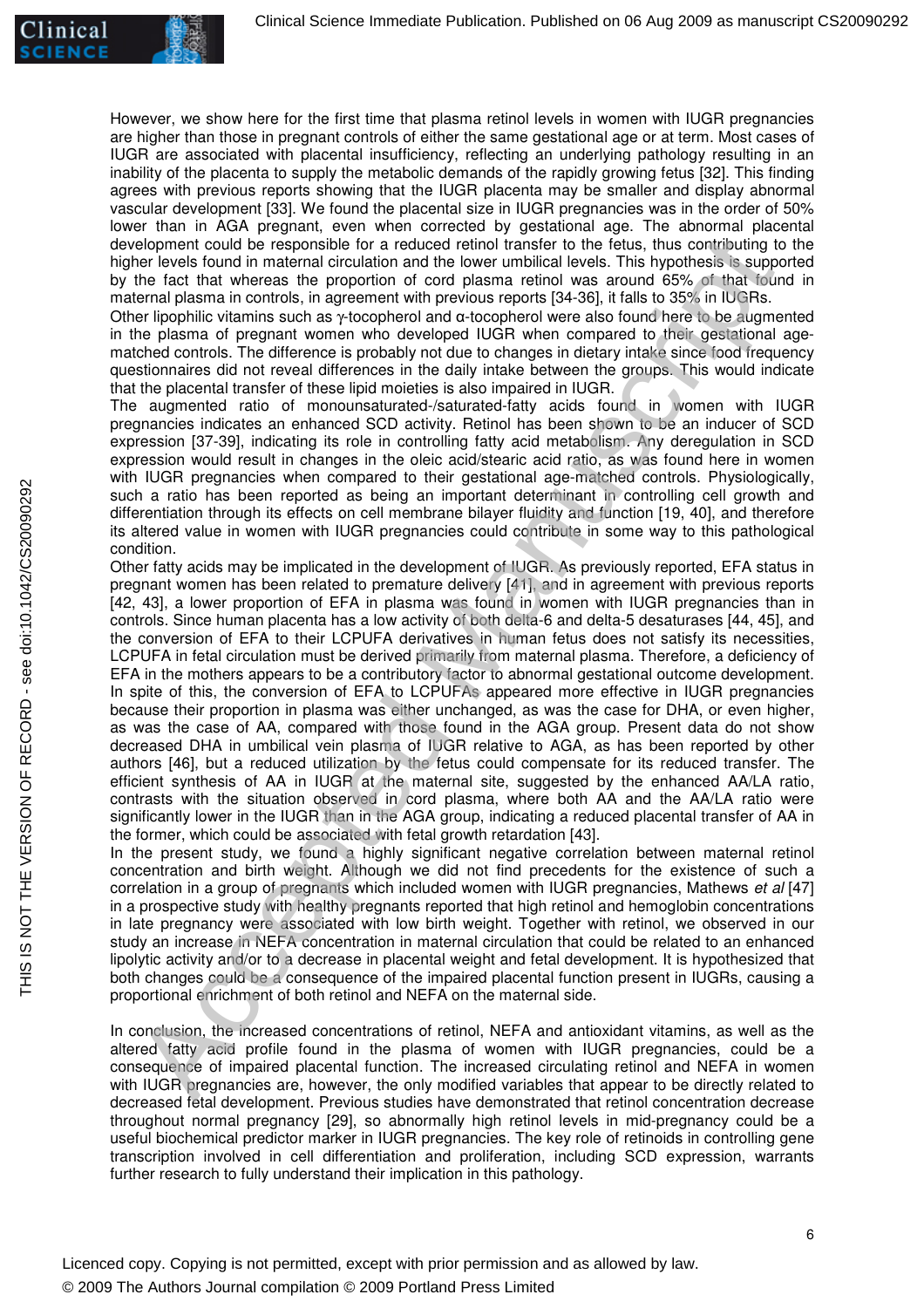

### **Acknowledgements**

The authors wish to thank Milagros Morante for her excellent technical assistance and to Brian Crilly for help in revising the manuscript.

This study has been carried out with the financial support of the Commission of the European Communities, specific RTD program 'Quality of Life and Management of Living Resources', QLK1-2001- 00138 'Influence of Dietary Fatty Acids on the Pathophysiology of Intrauterine Foetal Growth and Neonatal Development' (Perilip), Ministerio de Educación y Ciencia of Spain (SAF2008-04518) and Universidad San Pablo CEU (USP-BSCH-05/08).

None of the authors has any financial or personal conflicts of interest.

### **REFERENCES**

- 1 Herrera, E. (2002) Implications of dietary fatty acids during pregnancy on placental, fetal and postnatal development--a review. Placenta **23**, S9-S19
- 2 Clandinin, M.T., Chappell, J.E., Leong, S., Heim, T., Swyer, P.R. and Chance, G.W. (1980) Intrauterine fatty acid accretion rates in human brain: implications for fatty acid requirements. Early Hum Dev **4**, 121-129
- 3 Sprecher, H. (1981) Biochemistry of essential fatty acids. Prog Lipid Res **20**, 13-22
- 4 Innis, S.M. (1991) Essential fatty acids in growth and development. Prog Lipid Res **30**, 39-103
- 5 Pallotto, E.K., Kilbride, H.W. (2006) Perinatal outcome and later implications of intrauterine growth restriction. Clin Obstet Gynecol **49**, 257-269
- 6 Cetin, I., Ronzoni, S., Marconi, A.M., Perugino, G., Corbetta, C., Battaglia, F.C. and Pardi, G. (1996) Maternal concentrations and fetal-maternal concentration differences of plasma amino acids in normal and intrauterine growth-restricted pregnancies. Am J Obstet Gynecol **174**, 1575- 1583 onatal Development" (Peirligh, Ministorio de Educación y Ciamcia of Spain (SAF2008.04518)<br>versidad San Pablo CEU (USF-BSCH-6508).<br>Thereta. E. (2002) Implications of distary tatty acids during pregnancy on pacental, fetal<br>p
- 7 Marconi, A.M., Paolini, C., Buscaglia, M., Zerbe, G., Battaglia, F.C. and Pardi, G. (1996) The impact of gestational age and fetal growth on the maternal-fetal glucose concentration difference. Obstet Gynecol **87**, 937-942
- 8 Masters, E.T., Jedrychowski, W., Schleicher, R.L., Tsai, W.Y., Tu, Y.H., Camann, D., Tang, D. and Perera, F.P. (2007) Relation between prenatal lipid-soluble micronutrient status, environmental pollutant exposure, and birth outcomes. Am J Clin Nutr **86**, 1139-1145
- 9 Morriss-Kay, G.M., Sokolova, N. (1999) Embryonic development and pattern formation. FASEB J **10**, 961-968
- 10 Ross, A.C., Gardner, E.M. (1994) The function of vitamin A in cellular growth and differentiation, and its roles during pregnancy and lactation. Adv Exp Med Biol **352**, 187-200
- 11 Sanders, T.A.B. (1990) Vitamin A and pregnancy. Lancet **336**, 1375-1375
- 12 Clagett-Dame, M., DeLuca, H.F. (2002) The role of vitamin A in mammalian reproduction and embryonic development. Annu Rev Nutr **22**, 347-381
- 13 Napoli, J.L. (1996) Biochemical pathways of retinoid transport, metabolism, and signal transduction. Clin Immunol Immunopathol **80**, S52-S62
- 14 Quadro, L., Hamberger, L., Gottesman, M.E., Wang, F., Colantuoni, V., Blaner, W.S. and Mendelsohn, C.L. (2005) Pathways of vitamin A delivery to the embryo: insights from a new tunable model of embryonic vitamin A deficiency. Endocrinology **146**, 4479-4490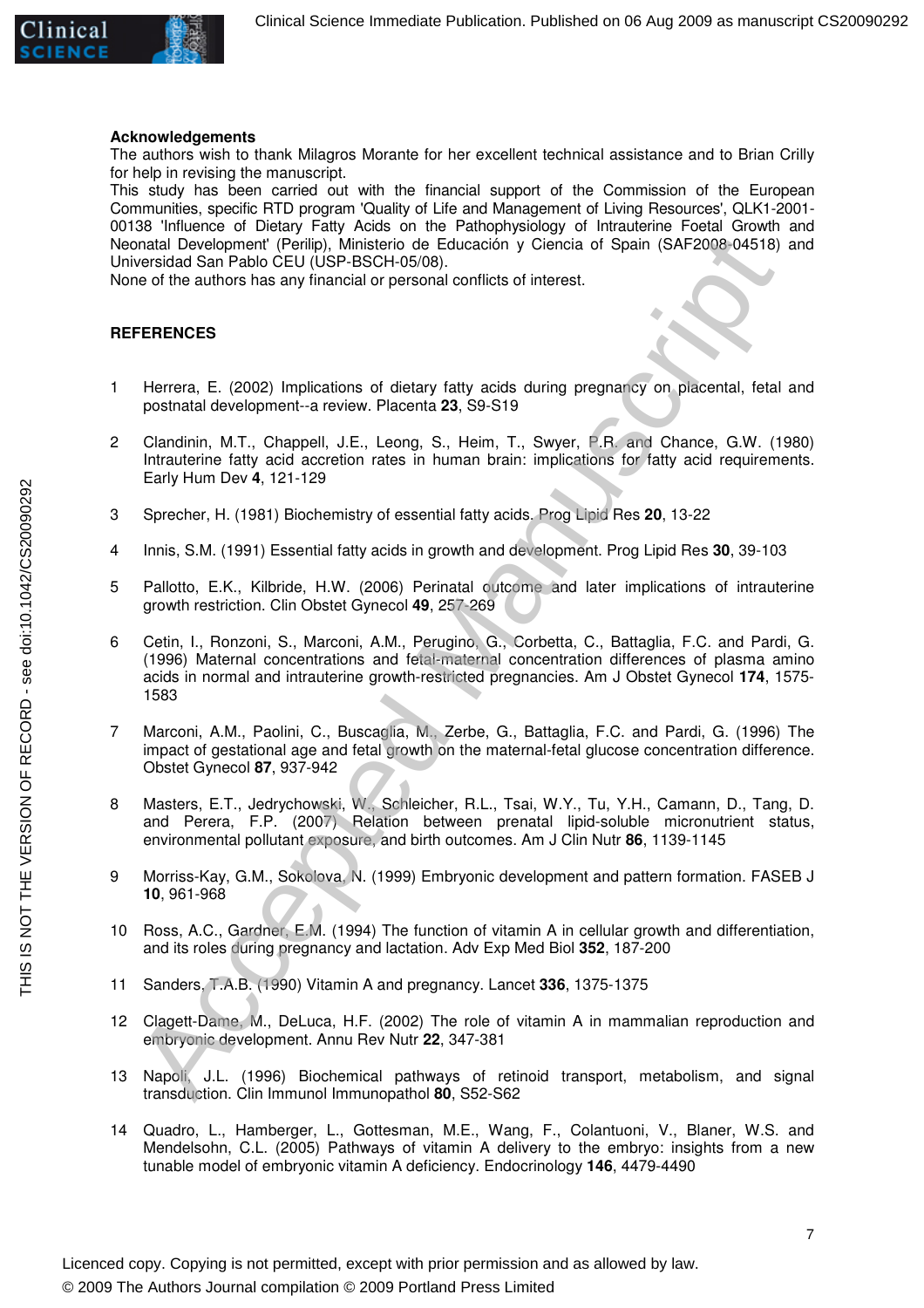

- 15 Sundaram, M., Sivaprasadarao, A., DeSousa, M.M. and Findlay, J.B.C. (1998) The transfer of retinol from serum retinol-binding protein to cellular retinol-binding protein is mediated by a membrane receptor. J Biol Chem **273**, 3336-3342
- 16 Kawaguchi, R., Yu, J., Honda, J., Hu, J., Whitelegge, J., Ping, P., Wiita, P., Bok, D. and Sun, H. (2007) A membrane receptor for retinol binding protein mediates cellular uptake of vitamin A. Science **315**, 820-825
- 17 Bouillet, P., Sapin, V., Chazaud, C., Messaddeq, N., Décimo, D., Dollé, P. and Chambon, P. (1997) Developmental expression pattern of Stra6, a retinoic acid-responsive gene encoding a new type of membrane protein. Mech Dev **63**, 173-186
- 18 Randolph, R.K., Ross, A.C. (1991) Regulation of retinol uptake and esterification in MCF-7 and HepG2 cells by exogenous fatty acids. J Lipid Res **32**, 809-820
- 19 Sun, Y., Hao, M., Luo, Y., Liang, C.P., Silver, D.L., Cheng, C., Maxfield, F.R. and Tall, A.R. (2003) Stearoyl-CoA desaturase inhibits ATP-binding cassette transporter A1-mediated cholesterol efflux and modulates membrane domain structure. J Biol Chem **278**, 5813-5820
- 20 Hao, M., Mukherjee, S., Sun, Y. and Maxfield, F.R. (2004) Effects of cholesterol depletion and increased lipid unsaturation on the properties of endocytic membranes. J Biol Chem **279**, 14171- 14178
- 21 Suruga, K., Suzuki, R., Goda, T. and Takase, S. (1995) Unsaturated fatty acids regulate gene expression of cellular retinol-binding protein, type II in rat jejunum. J Nutr **125**, 2039-2044
- 22 Fidanza, F., Gentile, M., G. and Porrini, M. (1995) A self-administered semiquantitative foodfrequency questionnaire with optical reading and its concurrent validation. Eur J Epidemiol **11**, 163-170
- 23 Parazzini, F., Cortinovis, I., Bortolus, R. and Fedele, L. (1991) [Standards of birth weight in Italy]. Ann Ostet Ginecol Med Perinat **112**, 203-246
- 24 Todros, T., Ferrazzi, E., Groli, C., Nicolini, U., Parodi, L., Pavoni, M., Zorzoli, A. and Zucca, S. (1987) Fitting growth curves to head and abdomen measurements of the fetus: a multicentric study. J Clin Ultrasound **15**, 95-105
- 25 Battalgia, F.C., Lubchenco, L.O. (1967) A practical classification of newborn infants by weight and gestational age. J Pediatr **71**, 159-163
- 26 Ortega, H., Coperias, J.L., Castilla, P., Gómez-Coronado, D. and Lasuncion, M.A. (2004) Liquid chromatographic method for the simultaneous determination of different lipid-soluble antioxidants in human plasma and low-density lipoproteins. J Chromatogr B **803**, 249-255
- 27 Folch, J., Lees, M. and Sloane Stanley, G.H. (1957) A simple method for the isolation and purification of total lipids from animal tissues. J Biol Chem **22**, 24-36
- 28 Amusquivar, E., Ruperez, F.J., Barbas, C. and Herrera, E. (2000) Low arachidonic acid rather than alpha-tocopherol is responsible for the delayed postnatal development in offspring of rats fed fish oil instead of olive oil during pregnancy and lactation. J Nutr **130**, 2855-2865
- 29 Herrera, E., Ortega, H., Alvino, G., Giovannini, N., Amusquivar, E. and Cetin, I. (2004) Relationship between plasma fatty acid profile and antioxidant vitamins during normal pregnancy. Eur J Clin Nutr **58**, 1231-1238 Bouillet, P., Sapin, V., Chazaud, C., Messaddoq, N., Dócimo, D., Dolló, P. and Chambon<br>1997) Developmental expension pattern of Stras, a retinoic add-responsive pene encediation<br>1997) Developmental experimental of Stras, A
- 30 Herrera, E., Ortega, H. (2008) Metabolism in Normal Pregnancy. In: Textbook of diabetes and pregnancy. 2ª edition. (Hod M., Jovanovic, L., Renzo, G.C.d., Leiva, A. and Langer, O., eds). pp 25-34, Informa Heath Care, London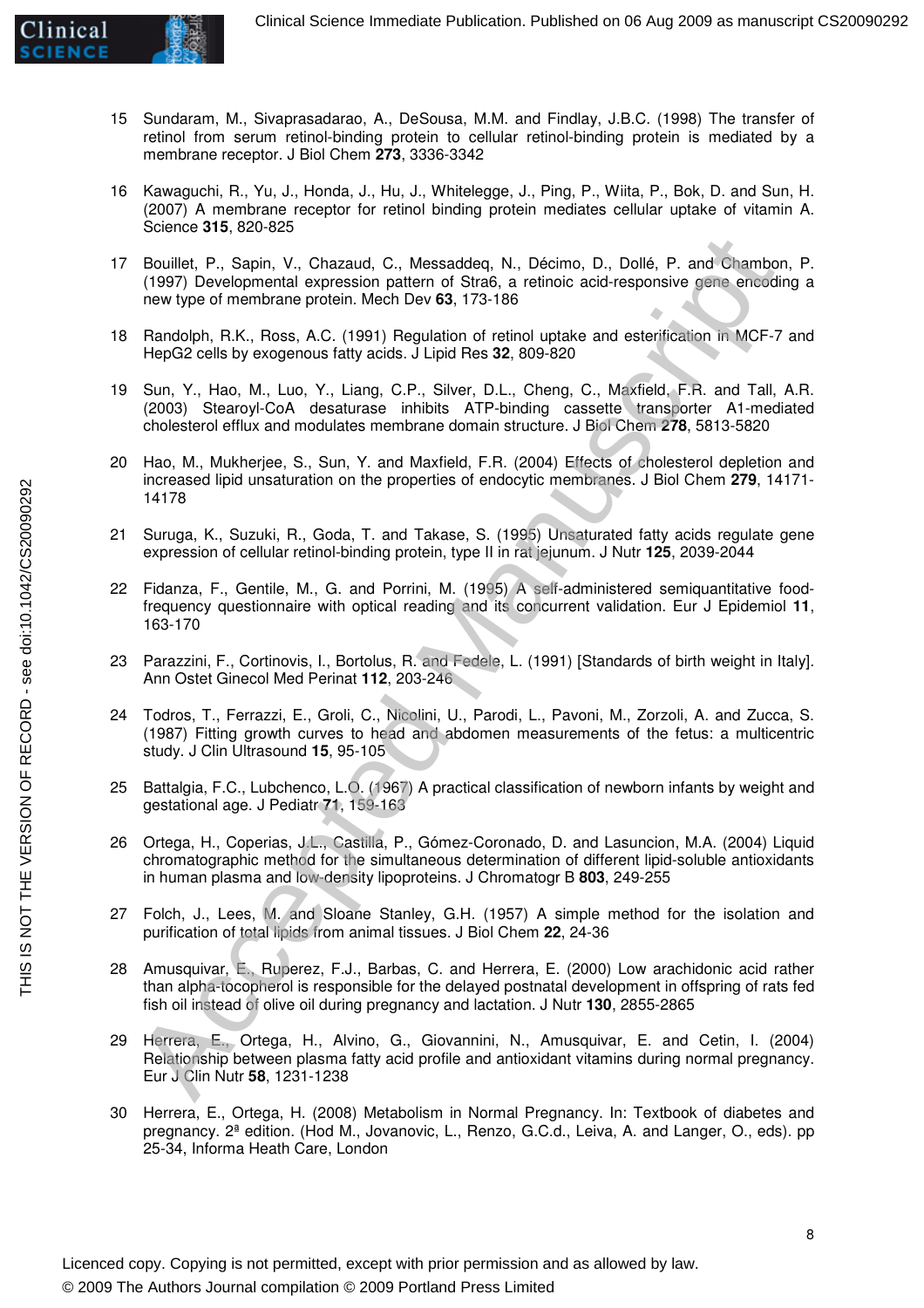- 31 Macias, C., Schweigert, F.J. (2001) Changes in the concentration of carotenoids, vitamin A, alpha-tocopherol and total lipids in human milk throughout early lactation. Ann Nutr Metab **45**, 82- 85
- 32 Kingdom, J., Huppertz, B., Seaward, G. and Kaufmann, P. (2000) Development of the placental villous tree and its consequences for fetal growth. Eur J Obstet Gynecol Reprod Biol **92**, 35-43
- 33 Mayhew, T.M., Wijesekara, J., Baker, P.N. and Ong, S.S. (2004) Morphometric evidence that villous development and fetoplacental angiogenesis are compromised by intrauterine growth restriction but not by pre-eclampsia. Placenta **25**, 829-833
- 34 Berggren, M., Fex, G.A. and Nilsson-Ehle, P. (2005) Concentrations of retinoids in early pregnancy and in newborns and their mothers. Am J Clin Nutr **81**, 633-666
- 35 Godel, J.C., Basu, T.K., Pabst, H.F., Hodges, R.S., Hodges, P.E. and Ng, M.L. (1996) Perinatal vitamin A (retinol) status of northern Canadian mothers and their infants. Biol Neonate **69**, 133- 139
- 36 Yeum, K.J., Ferland, G., Patry, J. and Russell, R.M. (1998) Relationship of plasma carotenoids, retinol and tocopherols in mothers and newborn infants. J Am Coll Nutr **17**, 442-447
- 37 Miller, C.W., Waters, K.M. and Ntambi, J.M. (1997) Regulation of hepatic stearoyl-CoA desaturase gene 1 by vitamin A. Biochem Biophys Res Commun **231**, 206-210
- 38 Lucchi, L., Banni, S., Iannone, A., Melis, M.P., Carta, G., Murru, E., Cordeddu, L., Stipo, L., Uggeri, S., Gatti, V., Malaguti, V. and Albertazzi, A. (2005) Changes in conjugated linoleic acid and palmitoleic acid are correlated to retinol levels in chronic renal failure in both hemodialysis and conservative treatment patients. Artif Organs **29**, 413-418 Mayhew, T.M., Willeskara, J., Backer, P.N. and Ong. S.S. (2004) Morphometic evidence<br>
villous development and fotoplacental anglogenesis are compromised by infraction by the<br>
villous development and fotoplacental anglogene
- 39 Samuel, W., Kutty, R.K., Nagineni, S., Gordon, J.S., Prouty, S.M., Chandraratna, R.A. and Wiggert, B. (2001) Regulation of stearoyl coenzyme A desaturase expression in human retinal pigment epithelial cells by retinoic acid. J Biol Chem **276**, 28744-28750
- 40 Scaglia, N., Igal, R.A. (2005) Stearoyl-CoA desaturase is involved in the control of proliferation, anchorage-independent growth, and survival in human transformed cells. J Biol Chem **280**, 25339-25349
- 41 Allen, K.G., Harris, M.A. (2001) The role of n-3 fatty acids in gestation and parturition. Exp Biol Med **226**, 498-506
- 42 Vilbergsson, G., Samsioe, G., Wennergren, M. and Karlsson, K. (1991) Essential fatty acids in pregnancies complicated by intrauterine growth retardation. Int J Gynaecol Obstet **36**, 277-286
- 43 Cetin, I., Giovannini, N., Alvino, G., Agostoni, C., Riva, E., Giovannini, M. and Pardi, G. (2002) Intrauterine growth restriction is associated with changes in polyunsaturated fatty acid fetalmaternal relationships. Pediatr Res **52**, 750-755
- 44 Cho, H.P., Nakamura, M. and Clarke, S.D. (1999) Cloning, expression, and fatty acid regulation of the human delta-5 desaturase. J Biol Chem **274**, 37335-37339
- 45 Cho, H.P., Nakamura, M.T. and Clarke, S.D. (1999) Cloning, expression, and nutritional regulation of the mammalian Delta-6 desaturase. J Biol Chem **274**, 471-477
- 46 Dutta-Roy, A.K. (2000) Transport mechanisms for long-chain polyunsaturated fatty acids in the human placenta. Am J Clin Nutr **71**, 315S-322S
- 47 Mathews, F., Youngman, L. and Neil, A. (2004) Maternal circulating nutrient concentrations in pregnancy: implications for birth and placental weights of term infants. Am J Clin Nutr **79**, 103- 110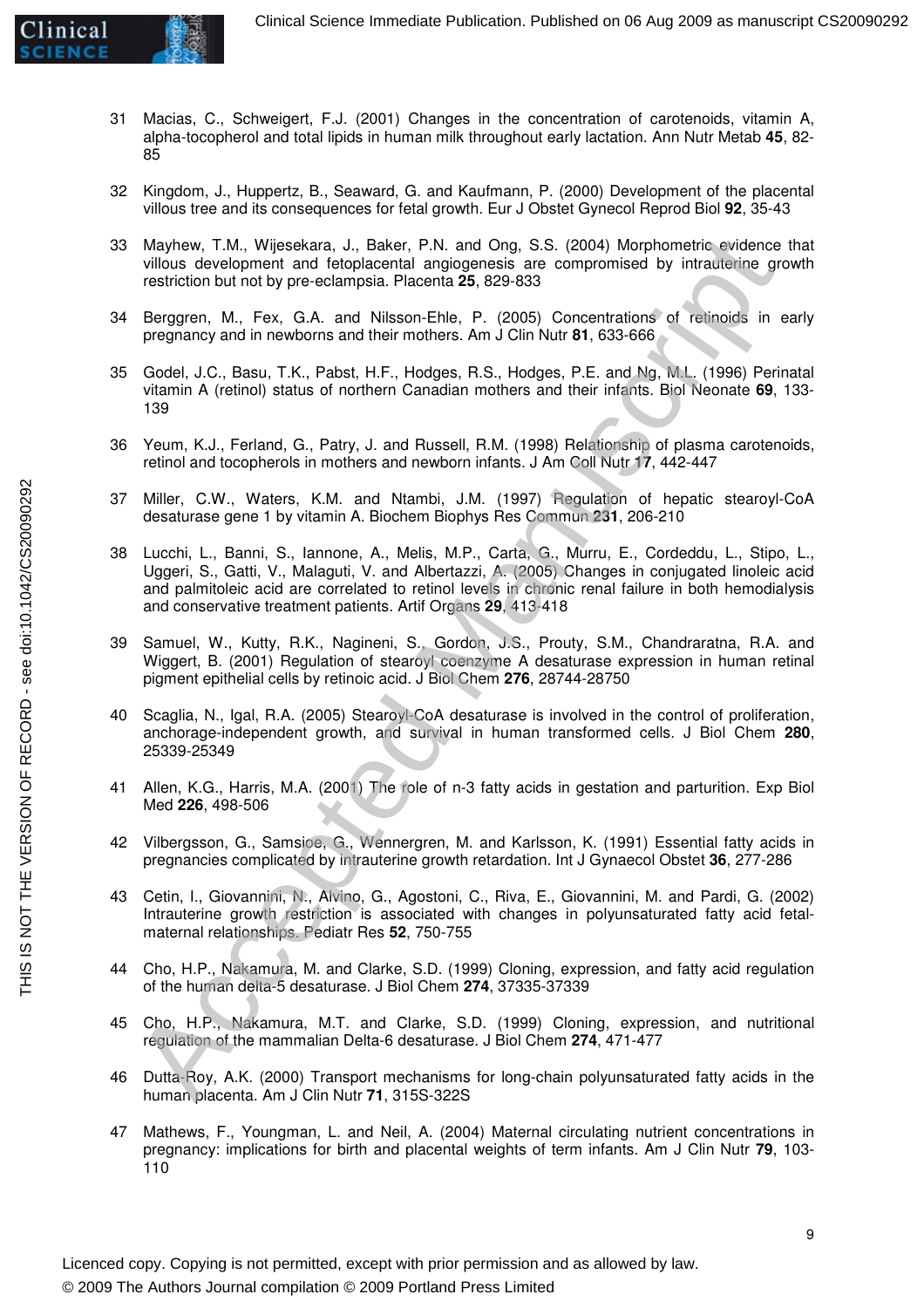### TABLE 1.

Maternal and neonatal characteristics of the study population  $1$ .

| Characteristics.                        | AGA-35wk              | <b>IUGR</b>                  | <b>AGA</b>                   |
|-----------------------------------------|-----------------------|------------------------------|------------------------------|
|                                         | $(n=25)$              | $(n=24)$                     | $(n=30)$                     |
| At initial of gestation                 |                       |                              |                              |
| Maternal age (y)                        | 30.8 $\pm$ 0.9 $a$    | 32.8 $\pm$ 0.9 $a$           | $32.3 \pm 1.0$ <sup>a</sup>  |
| BMI $(kg/m^2)$                          | 20.7 $\pm$ 0.4 $a$    | $23.6 \pm 1.0^{b}$           | $22.3 \pm 0.7$ <sup>ab</sup> |
|                                         |                       |                              |                              |
| At delivery by caesarean                |                       |                              |                              |
| BMI $(kg/m^2)$                          | 24.9 $\pm$ 0.6 $^{a}$ | $27.0 \pm 1.1$ <sup>a</sup>  | $26.1 \pm 0.7$ <sup>a</sup>  |
| Weeks of gestation                      | 35.2 $\pm$ 0.4 $a$    | 33.8 $\pm$ 0.7 $^{a}$        | 38.9 $\pm$ 0.1 $^{b}$        |
| Neonate weight (g)                      |                       | 1543±114 <sup>a</sup>        | 3318±57 <sup>b</sup>         |
| Placenta weight (g)                     |                       | 244±17 <sup>a</sup>          | 514±20 <sup>b</sup>          |
| Placenta weight(g)/gestational age (wk) |                       | $7.18 \pm 0.47$ <sup>a</sup> | $13.2 \pm 0.5^{\circ}$       |
| Neonate weight (g)/ placenta weight (g) |                       | 6.57 $\pm$ 0.43 $a$          | 6.64±0.20 $a$                |

 $1$  All values are mean  $\pm$  SEM. In maternal characteristics, Tukeys's test was used to determine differences among groups after one-way ANOVA. In neonate characteristics, Student´s t-test was used to compare values between IUGR and AGA groups. Different superscript letters within a row mean significant differences, P<0.05.

amal age (y)<br>  $\frac{26.840.9}{(600\pi)^3}$ <br>  $\frac{20.740.4}{20.240.8}$ <br>  $\frac{20.740.4}{20.240.8}$ <br>  $\frac{20.740.4}{20.240.8}$ <br>  $\frac{20.740.4}{20.240.8}$ <br>  $\frac{20.740.4}{20.240.8}$ <br>  $\frac{2440.8}{20.240.8}$ <br>  $\frac{2440.8}{20.240.8}$ <br>  $\frac{2440.8}{$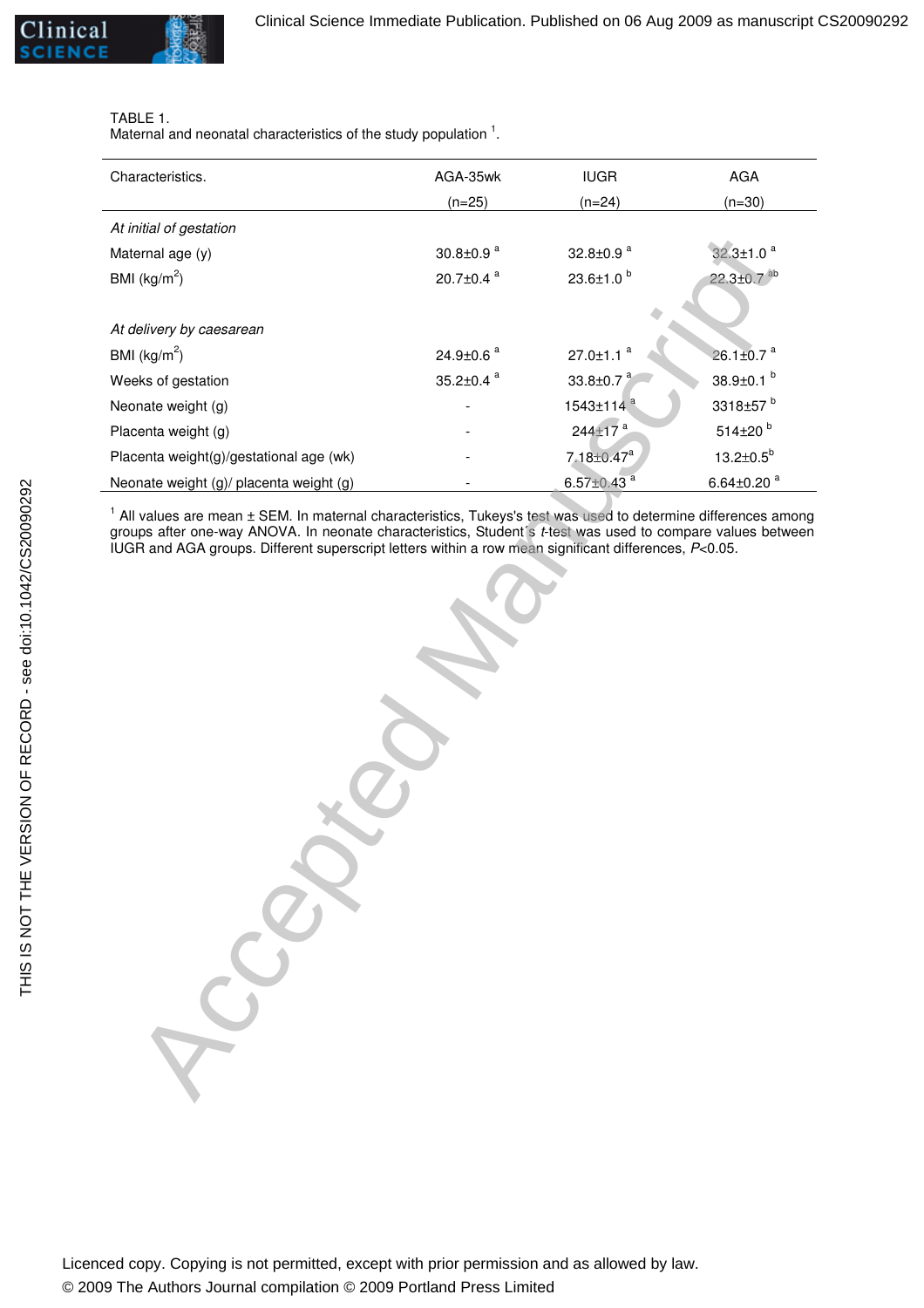

### TABLE 2.

Concentration of lipophilic vitamins (µmol/l) in maternal plasma of control pregnants at 35 weeks of pregnancy (AGA-35wk), and in maternal and umbilical vein plasma of IUGR and control (AGA) groups at the time of  $\epsilon$ aesarean section  $^1$ .

|                           | MATERNAL VEIN PLASMA                                                                                                                                                   |                              | UMBILICAL VEIN PLASMA          |                                                                                                                                                                                                                                                                                                                                                                                                                                                                                          |                                  |
|---------------------------|------------------------------------------------------------------------------------------------------------------------------------------------------------------------|------------------------------|--------------------------------|------------------------------------------------------------------------------------------------------------------------------------------------------------------------------------------------------------------------------------------------------------------------------------------------------------------------------------------------------------------------------------------------------------------------------------------------------------------------------------------|----------------------------------|
|                           | AGA-35wk                                                                                                                                                               | <b>IUGR</b>                  | AGA                            | <b>IUGR</b>                                                                                                                                                                                                                                                                                                                                                                                                                                                                              | AGA                              |
| Vitamin                   | $(n=25)$                                                                                                                                                               | $(n=24)$                     | $(n=30)$                       | $(n=24)$                                                                                                                                                                                                                                                                                                                                                                                                                                                                                 | $(n=30)$                         |
| Retinol                   | 1.00 $\pm$ 0.070 $^{\text{A}}$                                                                                                                                         | $1.63 \pm 0.08$ <sup>B</sup> | $0.884 \pm 0.076$ <sup>A</sup> | $0.504 \pm 0.057$ <sup>a, *</sup>                                                                                                                                                                                                                                                                                                                                                                                                                                                        | $0.748 \pm 0.052$ b, **          |
| γ-tocopherol <sup>2</sup> | 1.42 $\pm$ 0.12 <sup>A</sup>                                                                                                                                           | $1.78 \pm 0.13$ <sup>B</sup> | $1.51 \pm 0.13$ <sup>AB</sup>  | $0.451 \pm 0.056$                                                                                                                                                                                                                                                                                                                                                                                                                                                                        | $0.274 \pm 0.056$ b, **          |
| a-tocopherol              | 27.7±2.6 <sup>A</sup>                                                                                                                                                  | 40.1 $\pm$ 3.0 $^{B}$        | 39.7±2.9 <sup>B</sup>          | $6.72 \pm 0.83^{a}$                                                                                                                                                                                                                                                                                                                                                                                                                                                                      | $6.75 \pm 0.76$ <sup>a,***</sup> |
|                           | $1$ All values are mean $\pm$ SEM. Adjusted for BMI at initial of gestation and for gestational age.<br>log-transformed skewed data for statistical comparisons.<br>58 |                              |                                | In maternal vein, Tukeys's test was used to determine differences among groups after one-way ANOVA. Different<br>superscript capital letters mean significant differences between maternal values, P<0.05. In umbilical vein,<br>different superscript small letters mean significant differences between umbilical values (Student's t test), P<0.01.<br>Asterisk indicate differences from its respective maternal vein (Student's t test), * $P<0.05$ ; ** $P<0.01$ ; *** $P<0.001$ . |                                  |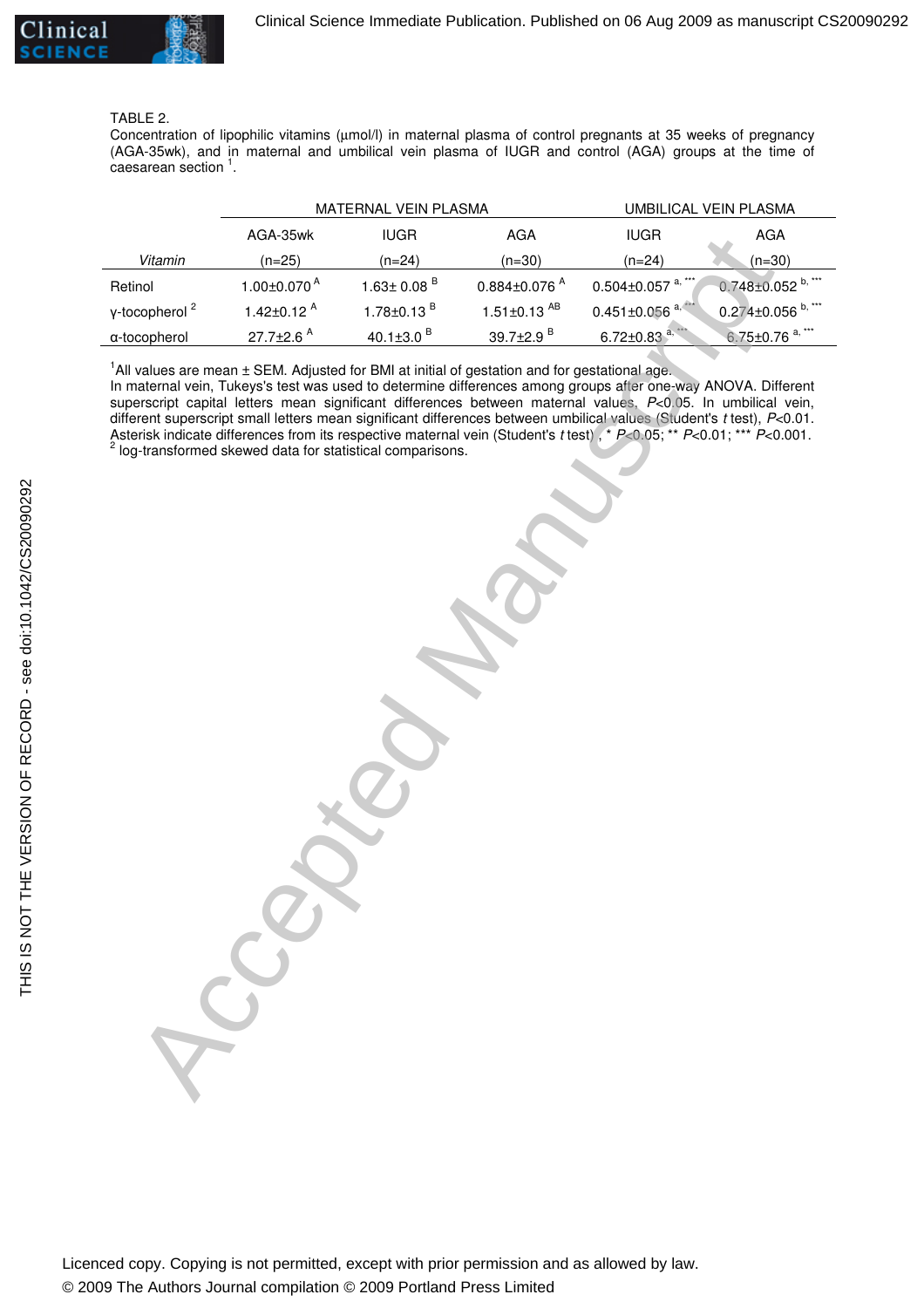#### TABLE 3.

Plasma lipid concentrations (mmol/l) in maternal plasma of control pregnants at 35 weeks of pregnancy (AGA-35wk), and in maternal and umbilical vein plasma of IUGR and control (AGA) groups at the time of caesarean section<sup>1</sup>.

|                                                                                                                                                                                                                                                                                                                                                                                                                                                                                                                                                                                                                                                                           | MATERNAL VEIN PLASMA           |                                | UMBILICAL VEIN PLASMA          |                                 |                      |
|---------------------------------------------------------------------------------------------------------------------------------------------------------------------------------------------------------------------------------------------------------------------------------------------------------------------------------------------------------------------------------------------------------------------------------------------------------------------------------------------------------------------------------------------------------------------------------------------------------------------------------------------------------------------------|--------------------------------|--------------------------------|--------------------------------|---------------------------------|----------------------|
|                                                                                                                                                                                                                                                                                                                                                                                                                                                                                                                                                                                                                                                                           | AGA-35wk                       | <b>IUGR</b>                    | AGA                            | <b>IUGR</b>                     | <b>AGA</b>           |
| Lipid                                                                                                                                                                                                                                                                                                                                                                                                                                                                                                                                                                                                                                                                     | $(n=25)$                       | $(n=24)$                       | $(n=30)$                       | $(n=24)$                        | $(n=30)$             |
| Cholesterol                                                                                                                                                                                                                                                                                                                                                                                                                                                                                                                                                                                                                                                               | 6.31 $\pm$ 0.29 <sup>A</sup>   | 6.86 $\pm$ 0.33 <sup>A</sup>   | 6.39 $\pm$ 0.32 $^{A}$         | 1.61±0.16 $a^2$                 | $1.30\pm0.14^{b,**}$ |
| Triacylglycerols <sup>2</sup>                                                                                                                                                                                                                                                                                                                                                                                                                                                                                                                                                                                                                                             | 2.34 $\pm$ 0.23 <sup>A</sup>   | $2.37 \pm 0.26$ <sup>A</sup>   | 2.15 $\pm$ 0.25 <sup>A</sup>   | $0.366 \pm 0.044$ <sup>a,</sup> | $0.349\pm0.038$ b, * |
| NEFA <sup>2</sup>                                                                                                                                                                                                                                                                                                                                                                                                                                                                                                                                                                                                                                                         | $0.329 \pm 0.042$ <sup>A</sup> | $0.948 \pm 0.067$ <sup>B</sup> | $0.599 \pm 0.050$ <sup>C</sup> | $0.166 \pm 0.022$ <sup>a,</sup> | 0.134±0.013 b, ***   |
| $1$ All values are mean $\pm$ SEM. Adjusted for BMI at initial of gestation and for gestational age.<br>In maternal vein, Tukeys's test was used to determine differences among groups after one-way ANOVA. Different<br>superscript capital letters mean significant differences between maternal values, P<0.05. In umbilical vein,<br>different superscript small letters mean significant differences between umbilical values (Student's t test), P<0.01.<br>Asterisk indicate differences from its respective maternal vein (Student's t test), * $P<0.05$ ; ** $P<0.01$ ; *** $P<0.001$ .<br><sup>2</sup> log-transformed skewed data for statistical comparisons. | 330                            |                                |                                |                                 |                      |
|                                                                                                                                                                                                                                                                                                                                                                                                                                                                                                                                                                                                                                                                           |                                |                                |                                |                                 |                      |
|                                                                                                                                                                                                                                                                                                                                                                                                                                                                                                                                                                                                                                                                           |                                |                                |                                |                                 |                      |
|                                                                                                                                                                                                                                                                                                                                                                                                                                                                                                                                                                                                                                                                           |                                |                                |                                |                                 |                      |
|                                                                                                                                                                                                                                                                                                                                                                                                                                                                                                                                                                                                                                                                           |                                |                                |                                |                                 |                      |
|                                                                                                                                                                                                                                                                                                                                                                                                                                                                                                                                                                                                                                                                           |                                |                                |                                |                                 |                      |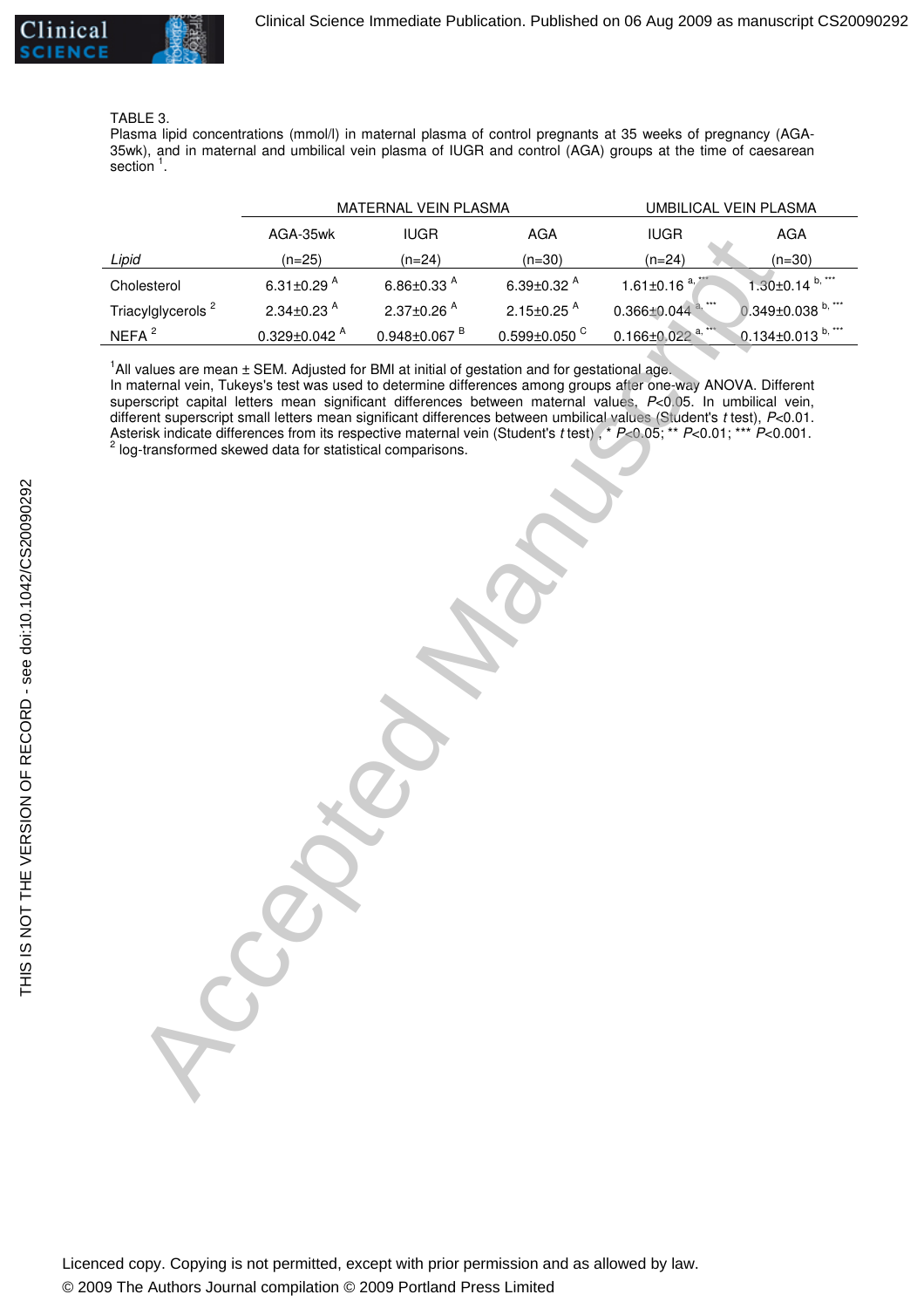#### TABLE 4.

Plasma fatty acid composition (g/100 g fatty acids) in maternal plasma of control pregnants at 35 weeks of pregnancy (AGA-35wk), and in maternal and umbilical vein plasma of IUGR and control (AGA) groups at the time of caesarean section  $1$ .

|                                                                                                                                                                                                                                                                                                                                                                                                                                                                                                                                                                                                                                                                                                                                                                                      | MATERNAL VEIN PLASMA           |                                | UMBILICAL VEIN PLASMA          |                                   |                                   |
|--------------------------------------------------------------------------------------------------------------------------------------------------------------------------------------------------------------------------------------------------------------------------------------------------------------------------------------------------------------------------------------------------------------------------------------------------------------------------------------------------------------------------------------------------------------------------------------------------------------------------------------------------------------------------------------------------------------------------------------------------------------------------------------|--------------------------------|--------------------------------|--------------------------------|-----------------------------------|-----------------------------------|
|                                                                                                                                                                                                                                                                                                                                                                                                                                                                                                                                                                                                                                                                                                                                                                                      | AGA-35wk                       | <b>IUGR</b>                    | <b>AGA</b>                     | <b>IUGR</b>                       | AGA                               |
| Fatty acid                                                                                                                                                                                                                                                                                                                                                                                                                                                                                                                                                                                                                                                                                                                                                                           | $(n=25)$                       | $(n=24)$                       | $(n=30)$                       | $(n=24)$                          | $(n=30)$                          |
| C16:0 (Palmitic Acid)                                                                                                                                                                                                                                                                                                                                                                                                                                                                                                                                                                                                                                                                                                                                                                | 24.3 $\pm$ 0.6 <sup>A</sup>    | $28.9 \pm 0.7$ <sup>B</sup>    | $27.2 \pm 0.6$ <sup>B</sup>    | $27.8 \pm 1.3$ <sup>a</sup>       | $25.8 \pm 1.2$ <sup>a</sup>       |
| C18:0 (Stearic Acid)                                                                                                                                                                                                                                                                                                                                                                                                                                                                                                                                                                                                                                                                                                                                                                 | $9.74 \pm 0.51$ <sup>A</sup>   | 6.35 $\pm$ 0.59 $^{B}$         | $7.11 \pm 0.57$ <sup>B</sup>   | $15.5 \pm 2.6$ <sup>a, *</sup>    | 20.2±2.2 $a,***$                  |
| C16:1n-7 (Palmitoleic)                                                                                                                                                                                                                                                                                                                                                                                                                                                                                                                                                                                                                                                                                                                                                               | $2.34 \pm 0.21$ <sup>A</sup>   | 4.77 $\pm$ 0.24 $B$            | $3.04 \pm 0.23$ <sup>C</sup>   | $4.53 \pm 0.40$ <sup>a</sup>      | $3.37 \pm 0.34$ <sup>a</sup>      |
| C18:1n-9 (Oleic Acid)                                                                                                                                                                                                                                                                                                                                                                                                                                                                                                                                                                                                                                                                                                                                                                | 25.3 $\pm$ 0.6 <sup>A</sup>    | 26.3 $\pm$ 0.7 $^{A}$          | 26.5 $\pm$ 0.7 <sup>A</sup>    | 18.9±0.9 <sup>a,**</sup>          | 20.0 $\pm$ 0.8 <sup>a,***</sup>   |
| C16:1n-7/C16:0                                                                                                                                                                                                                                                                                                                                                                                                                                                                                                                                                                                                                                                                                                                                                                       | $0.096 \pm 0.008$ <sup>A</sup> | $0.168 \pm 0.009$ <sup>B</sup> | $0.111 \pm 0.009$ <sup>C</sup> | $0.162 \pm 0.012$ <sup>a</sup>    | $0.126 \pm 0.010$ <sup>a</sup>    |
| C18:1n-9/C18:0                                                                                                                                                                                                                                                                                                                                                                                                                                                                                                                                                                                                                                                                                                                                                                       | $2.83 \pm 0.28$ <sup>A</sup>   | 4.53±0.32 $B$                  | 4.26 $\pm$ 0.31 $^{\text{B}}$  | $1.56 \pm 0.21$ <sup>a, ***</sup> | $1.33 \pm 0.18$ <sup>a, ***</sup> |
| C18:2n-6 (LA)                                                                                                                                                                                                                                                                                                                                                                                                                                                                                                                                                                                                                                                                                                                                                                        | 24.4 $\pm$ 0.8 <sup>A</sup>    | 19.7±0.9 <sup>B</sup>          | 22.1 $\pm$ 0.9 <sup>A</sup>    | $8.23 \pm 0.44$ <sup>a, ***</sup> | 7.72±0.38 <sup>a,***</sup>        |
| C18:3n-6 (GLA)                                                                                                                                                                                                                                                                                                                                                                                                                                                                                                                                                                                                                                                                                                                                                                       | $0.080 \pm 0.028$ <sup>A</sup> | $0.283 \pm 0.032$ <sup>B</sup> | 0.136±0.031                    | n.d.                              | n.d.                              |
| C20:4n-6 (AA)                                                                                                                                                                                                                                                                                                                                                                                                                                                                                                                                                                                                                                                                                                                                                                        | 4.61 $\pm$ 0.22 <sup>A</sup>   | $5.57 \pm 0.25$ <sup>B</sup>   | $5.16 \pm 0.24$ <sup>AB</sup>  | 10.6 $\pm$ 0.5 <sup>a,***</sup>   | 12.3 $\pm$ 0.4 $b,***$            |
| C18:3n-6/C18:2n-6                                                                                                                                                                                                                                                                                                                                                                                                                                                                                                                                                                                                                                                                                                                                                                    | $0.004 \pm 0.001$ <sup>A</sup> | $0.015 \pm 0.002$ <sup>B</sup> | $0.006 \pm 0.001$              |                                   |                                   |
| C20:4n-6/C18:2n-6                                                                                                                                                                                                                                                                                                                                                                                                                                                                                                                                                                                                                                                                                                                                                                    | $0.196 \pm 0.013$ <sup>A</sup> | $0.289 \pm 0.016$ <sup>B</sup> | $0.243 \pm 0.015$ <sup>A</sup> | 1.33 $\pm$ 0.10 <sup>a,***</sup>  | 1.64±0.08 $^{b,***}$              |
| C18:3n-3 (ALA)                                                                                                                                                                                                                                                                                                                                                                                                                                                                                                                                                                                                                                                                                                                                                                       | $0.423 \pm 0.072$ <sup>A</sup> | $0.210 \pm 0.082$ <sup>B</sup> | 0.435±0.079 AB                 | n.d.                              | n.d.                              |
| C22:6n-3 (DHA)                                                                                                                                                                                                                                                                                                                                                                                                                                                                                                                                                                                                                                                                                                                                                                       | $2.10 \pm 0.12$ <sup>A</sup>   | $2.27 \pm 0.14$ <sup>A</sup>   | $2.55 \pm 0.13$ <sup>A</sup>   | $3.99 \pm 0.21$ <sup>a, ***</sup> | $3.84 \pm 0.18$ <sup>a, ***</sup> |
| Fatty acids results were expressed as a percentage (% w/w) of all detected fatty acids with a chain length in the<br>range of 12-24 carbon atoms.<br>$1$ All values are mean $\pm$ SEM. Adjusted for BMI at initial of gestation and for gestational age.<br>In maternal vein, Tukeys's test was used to determine differences among groups after one-way ANOVA. Different<br>superscript capital letters mean significant differences between maternal values, P<0.05. In umbilical vein,<br>different superscript small letters mean significant differences between umbilical values (Student's t test), P<0.01.<br>Asterisk indicate differences from its respective maternal vein (Student's t test), * $P<0.05$ ; ** $P<0.01$ ; *** $P<0.001$ .<br>n.d. non detected.<br>$-50$ |                                |                                |                                |                                   |                                   |

THIS IS NOT THE VERSION OF RECORD - see doi:10.1042/CS20090292 THIS IS NOT THE VERSION OF RECORD - see doi:10.1042/CS20090292